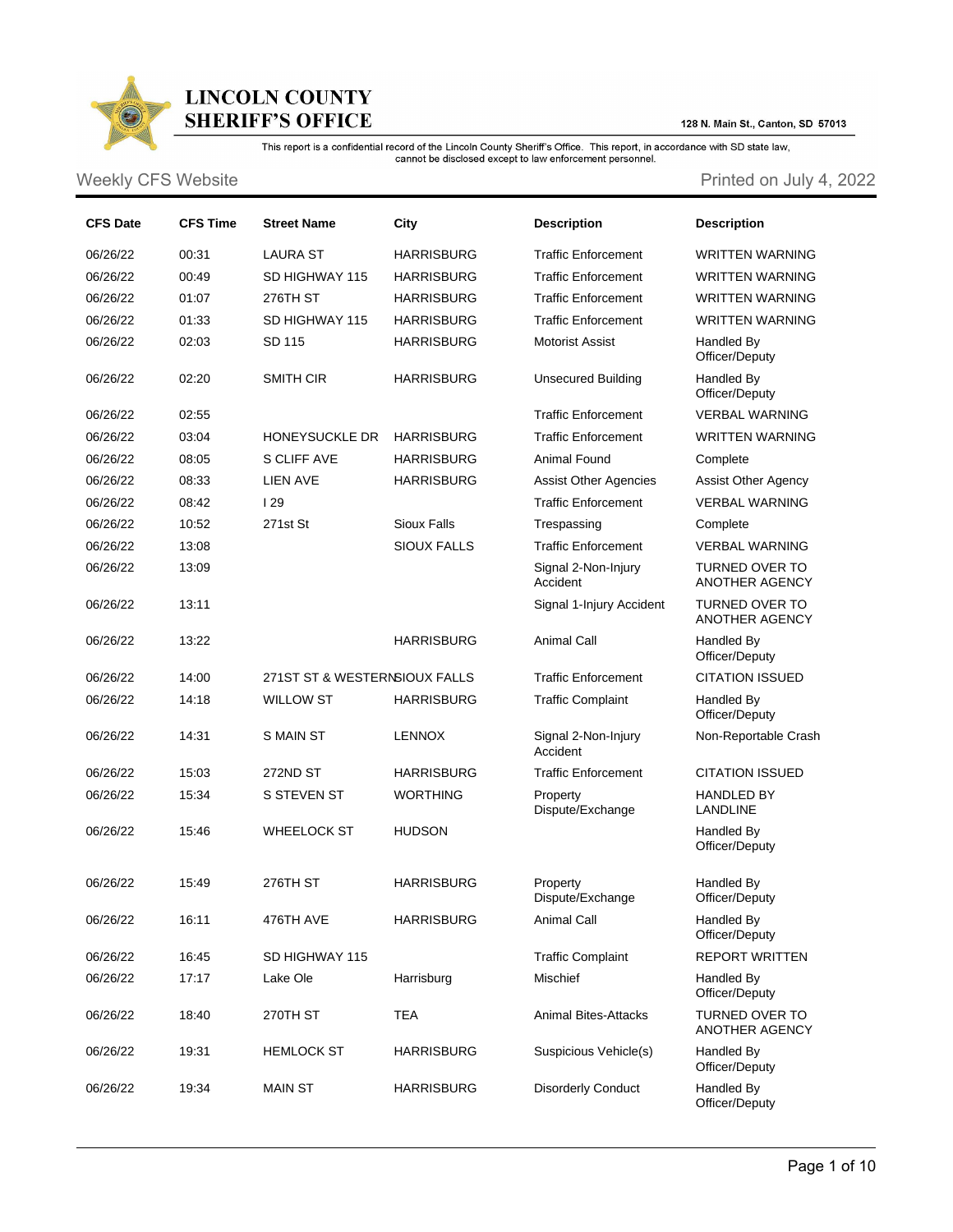| <b>CFS Date</b> | <b>CFS Time</b> | <b>Street Name</b>          | City               | <b>Description</b>              | <b>Description</b>                   |
|-----------------|-----------------|-----------------------------|--------------------|---------------------------------|--------------------------------------|
| 06/26/22        | 20:53           | <b>TALLGRASS AVE</b>        | <b>SIOUX FALLS</b> | Mischief                        | Handled By<br>Officer/Deputy         |
| 06/26/22        | 22:22           | <b>LOIS LN</b>              | <b>HARRISBURG</b>  | Suicide/Threat/Attempt          | <b>REPORT WRITTEN</b>                |
| 06/26/22        | 23:13           | 475TH AVE                   | <b>HARRISBURG</b>  | Suspicious Vehicle(s)           | Handled By<br>Officer/Deputy         |
| 06/26/22        | 23:30           |                             | <b>HARRISBURG</b>  | Suspicion                       | Handled By<br>Officer/Deputy         |
| 06/27/22        | 05:06           |                             | <b>SIOUX FALLS</b> | <b>Traffic Enforcement</b>      | <b>WRITTEN WARNING</b>               |
| 06/27/22        | 05:23           | SOUTHEASTERN AVESIOUX FALLS |                    | Signal 2-Non-Injury<br>Accident | <b>ACCIDENT REPORT</b>               |
| 06/27/22        | 07:55           | SD HIGHWAY 11               | <b>CANTON</b>      | <b>Motorist Assist</b>          | Complete                             |
| 06/27/22        | 08:35           | 275TH ST                    | <b>CANTON</b>      | <b>Animal Bites-Attacks</b>     | Handled By<br>Officer/Deputy         |
| 06/27/22        | 08:51           | S PLAINSIDE PL              | <b>SIOUX FALLS</b> | Paper Service                   | Complete                             |
| 06/27/22        | 08:59           |                             | <b>SIOUX FALLS</b> | Paper Service                   | Complete                             |
| 06/27/22        | 09:05           |                             | <b>SIOUX FALLS</b> | Paper Service                   | Complete                             |
| 06/27/22        | 09:18           |                             | <b>Sioux Falls</b> | Paper Service                   | Complete                             |
| 06/27/22        | 09:20           | 276TH ST                    |                    | Signal 2-Non-Injury<br>Accident | <b>ACCIDENT REPORT</b>               |
| 06/27/22        | 09:29           | <b>ROSE CREST</b>           | <b>SIOUX FALLS</b> | Paper Service                   | Complete                             |
| 06/27/22        | 09:38           | W PLATINUM POINT            | <b>SIOUX FALLS</b> | Paper Service                   | Complete                             |
| 06/27/22        | 09:39           | 472ND AVE                   |                    | Suspicious Vehicle(s)           | Handled By<br>Officer/Deputy         |
| 06/27/22        | 09:43           | W 90TH ST                   | <b>SIOUX FALLS</b> | Paper Service                   | Complete                             |
| 06/27/22        | 09:46           | W 93RD ST                   | <b>SIOUX FALLS</b> | Paper Service                   | Complete                             |
| 06/27/22        | 09:56           | <b>HANSON PL</b>            | <b>SIOUX FALLS</b> | Paper Service                   | Complete                             |
| 06/27/22        | 10:13           | W 64TH ST                   | <b>SIOUX FALLS</b> | Paper Service                   | Complete                             |
| 06/27/22        | 10:18           |                             | <b>Sioux Falls</b> | Paper Service                   | Complete                             |
| 06/27/22        | 10:24           | Prairie St                  | Harrisburg         | Suspicious Vehicle(s)           | Handled By<br>Officer/Deputy         |
| 06/27/22        | 10:39           | <b>BAKKER CIR</b>           | <b>SIOUX FALLS</b> | Paper Service                   | Complete                             |
| 06/27/22        | 11:38           | W WILLOW ST                 | <b>HARRISBURG</b>  | <b>Fireworks</b>                | Handled By<br>Officer/Deputy         |
| 06/27/22        | 12:10           |                             | Harrisburg         | Code Enforcement<br>Issue       | Handled By<br>Officer/Deputy         |
| 06/27/22        | 12:26           | <b>CYPRESS CIR</b>          | <b>HARRISBURG</b>  | Code Enforcement<br>Issue       | Handled By<br>Officer/Deputy         |
| 06/27/22        | 12:30           | Main St                     | <b>HARRISBURG</b>  | Code Enforcement<br>Issue       | Handled By<br>Officer/Deputy         |
| 06/27/22        | 12:30           | 476TH AVE                   | <b>HARRISBURG</b>  | <b>Outside Fire</b>             | Handled By<br>Officer/Deputy         |
| 06/27/22        | 12:54           | SD HIGHWAY 11               | <b>SIOUX FALLS</b> | Lock Out-Lock In                | <b>CIVIL PAPERS</b><br><b>SERVED</b> |
| 06/27/22        | 13:06           | W 69TH ST                   | <b>Sioux Falls</b> | Paper Service                   | <b>CIVIL PAPERS</b><br><b>SERVED</b> |
| 06/27/22        | 13:20           | 271ST ST                    |                    | <b>Traffic Enforcement</b>      | <b>WRITTEN WARNING</b>               |
| 06/27/22        | 13:27           | E ELM ST                    | <b>HARRISBURG</b>  | Paper Service                   | <b>Civil Attempted Service</b>       |
| 06/27/22        | 13:48           | N KIDDER ST                 | <b>CANTON</b>      | Paper Service                   | <b>CIVIL PAPERS</b><br>SERVED        |
| 06/27/22        | 13:52           | SANFORD ER                  | <b>SIOUX FALLS</b> | Paper Service                   | <b>Civil Attempted Service</b>       |
| 06/27/22        | 13:54           | W 4TH ST                    | <b>CANTON</b>      | Paper Service                   | <b>CIVIL PAPERS</b><br><b>SERVED</b> |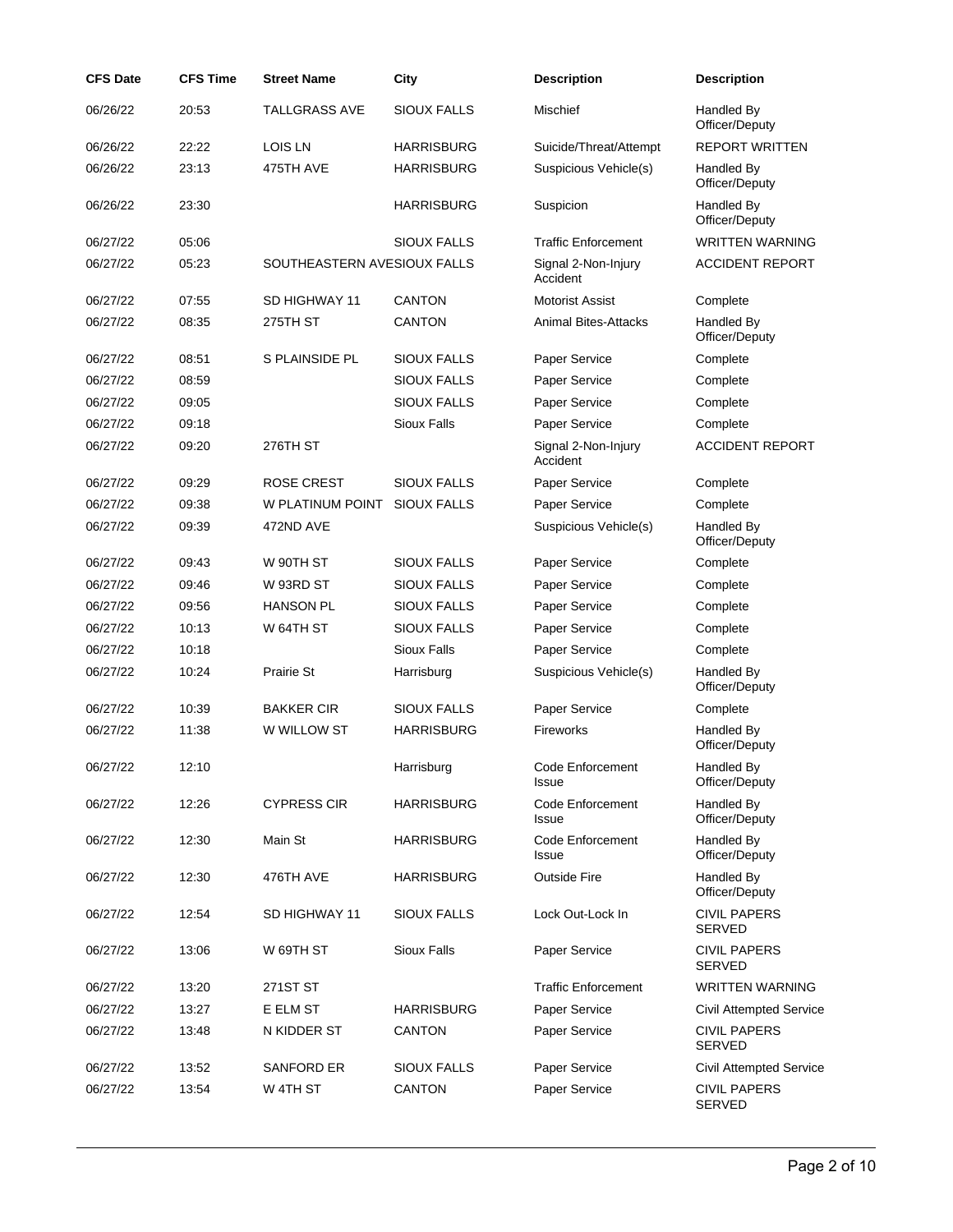| <b>CFS Date</b> | <b>CFS Time</b> | <b>Street Name</b>          | City               | <b>Description</b>              | <b>Description</b>                   |
|-----------------|-----------------|-----------------------------|--------------------|---------------------------------|--------------------------------------|
| 06/27/22        | 14:11           | <b>W 81ST ST</b>            | <b>SIOUX FALLS</b> | Lock Out-Lock In                | <b>CIVIL PAPERS</b><br><b>SERVED</b> |
| 06/27/22        | 14:12           | <b>W 81ST ST</b>            | <b>SIOUX FALLS</b> | Lock Out-Lock In                | <b>CIVIL PAPERS</b><br><b>SERVED</b> |
| 06/27/22        | 14:50           | 471ST ST                    |                    | <b>Traffic Enforcement</b>      | <b>WRITTEN WARNING</b>               |
| 06/27/22        | 15:04           | W WILLOW                    | Harrisburg         | <b>Traffic Enforcement</b>      | <b>CITATION ISSUED</b>               |
| 06/27/22        | 15:09           | <b>MARIE CIR</b>            | <b>HARRISBURG</b>  | Suicide/Threat/Attempt          | <b>REPORT WRITTEN</b>                |
| 06/27/22        | 15:09           | 7TH ST                      | <b>HUDSON</b>      | <b>Public Services</b>          | Handled By<br>Officer/Deputy         |
| 06/27/22        | 15:54           |                             | Canton             | Transport                       | Complete                             |
| 06/27/22        | 16:25           |                             |                    | <b>Motorist Assist</b>          | Handled By<br>Officer/Deputy         |
| 06/27/22        | 16:28           | E NORTHSTAR LN              | <b>SIOUX FALLS</b> | Paper Service                   | <b>Civil Attempted Service</b>       |
| 06/27/22        | 16:43           | E NORTHSTAR PL              | SIOUX FALLS        | Paper Service                   | <b>CIVIL PAPERS</b><br><b>SERVED</b> |
| 06/27/22        | 16:50           | HONEYSUCKLE DR              | <b>HARRISBURG</b>  | <b>Fire Call</b>                | Complete                             |
| 06/27/22        | 16:55           | E SUNRISE PL                | <b>SIOUX FALLS</b> | Paper Service                   | <b>CIVIL PAPERS</b><br><b>SERVED</b> |
| 06/27/22        | 16:57           | 271ST ST                    | <b>SIOUX FALLS</b> | Signal 2-Non-Injury<br>Accident | Complete                             |
| 06/27/22        | 18:05           | W 69TH ST                   | <b>Sioux Falls</b> | Paper Service                   | <b>CIVIL PAPERS</b><br><b>SERVED</b> |
| 06/27/22        | 19:05           | <b>GAYLE AVE</b>            | <b>TEA</b>         | Theft                           | Complete                             |
| 06/27/22        | 19:12           | <b>E BRIAN ST</b>           | Tea                | Paper Service                   | <b>CIVIL PAPERS</b><br><b>SERVED</b> |
| 06/27/22        | 20:21           | 479TH AVE                   | <b>HARRISBURG</b>  | Theft                           | Handled By<br>Officer/Deputy         |
| 06/27/22        | 21:14           | SOUTHEASTERN AVESIOUX FALLS |                    | Information                     | Complete                             |
| 06/27/22        | 21:23           | 273RD ST                    | <b>HARRISBURG</b>  | <b>Traffic Enforcement</b>      | <b>WRITTEN WARNING</b>               |
| 06/27/22        | 21:49           | <b>CENTRAL PARK</b>         | <b>HARRISBURG</b>  | <b>Public Services</b>          | Handled By<br>Officer/Deputy         |
| 06/27/22        | 21:54           |                             | <b>HARRISBURG</b>  | <b>Traffic Enforcement</b>      | <b>WRITTEN WARNING</b>               |
| 06/27/22        | 22:12           | 269TH ST                    | <b>SIOUX FALLS</b> | Signal 2-Non-Injury<br>Accident | <b>ACCIDENT REPORT</b>               |
| 06/27/22        | 22:33           | <b>CARDINAL PL</b>          | <b>HARRISBURG</b>  | <b>Threats</b>                  | <b>REPORT WRITTEN</b>                |
| 06/27/22        | 23:42           | 271ST ST                    | <b>SIOUX FALLS</b> | <b>Traffic Enforcement</b>      | Handled By<br>Officer/Deputy         |
| 06/28/22        | 00:07           | 271ST ST                    | <b>SIOUX FALLS</b> | <b>Traffic Enforcement</b>      | <b>WRITTEN WARNING</b>               |
| 06/28/22        | 00:39           | SD HWY 11                   | <b>CANTON</b>      | Signal 2-Non-Injury<br>Accident | <b>ACCIDENT REPORT</b>               |
| 06/28/22        | 02:21           | US Hwy 18                   | Lennox             | Suspicious Vehicle(s)           | Handled By<br>Officer/Deputy         |
| 06/28/22        | 03:00           | S CLIFF AVE                 | Harrisburg         | Suspicious Vehicle(s)           | Handled By<br>Officer/Deputy         |
| 06/28/22        | 05:01           | 276TH ST                    | <b>LENNOX</b>      | Signal 2-Non-Injury<br>Accident | Non-Reportable Crash                 |
| 06/28/22        | 07:29           | W 69TH ST                   | <b>Sioux Falls</b> | Paper Service                   | Complete                             |
| 06/28/22        | 08:36           | 271ST St                    | <b>SIOUX FALLS</b> | <b>Disorderly Conduct</b>       | <b>REPORT WRITTEN</b>                |
| 06/28/22        | 08:37           |                             |                    | Transport                       | Complete                             |
| 06/28/22        | 08:38           |                             |                    | Paper Service                   | <b>CIVIL PAPERS</b><br><b>SERVED</b> |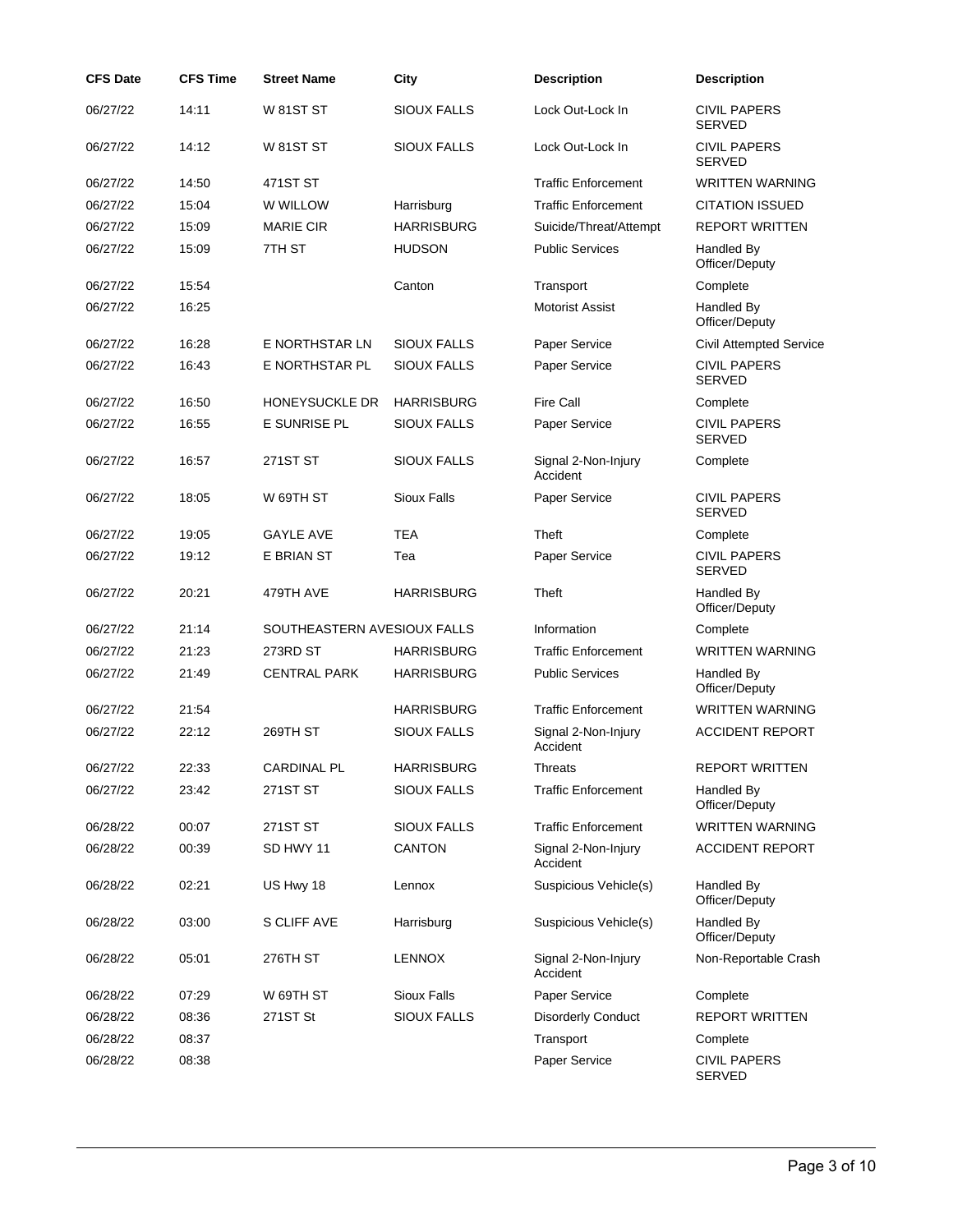| <b>CFS Date</b> | <b>CFS Time</b> | <b>Street Name</b>   | City               | <b>Description</b>              | <b>Description</b>                      |
|-----------------|-----------------|----------------------|--------------------|---------------------------------|-----------------------------------------|
| 06/28/22        | 09:30           | <b>KERSLAKE PL</b>   | <b>TEA</b>         |                                 | Handled By<br>Officer/Deputy            |
| 06/28/22        | 09:35           | 472ND AVE            |                    | Suspicious Person(s)            | Handled By<br>Officer/Deputy            |
| 06/28/22        | 10:24           | S CLIFF AVE          | <b>SIOUX FALIS</b> | Paper Service                   | <b>CIVIL PAPERS</b><br><b>SERVED</b>    |
| 06/28/22        | 10:33           | E 69TH ST            | <b>SIOUX FALLS</b> | Paper Service                   | <b>Civil Attempted Service</b>          |
| 06/28/22        | 10:52           |                      |                    | Stolen Vehicle                  | <b>GONE PRIOR TO</b><br><b>ARRIVAL</b>  |
| 06/28/22        | 10:56           | S LOUISE AVE         | <b>SIOUX FALLS</b> | Paper Service                   | <b>CIVIL PAPERS</b><br><b>SERVED</b>    |
| 06/28/22        | 11:14           | S SOLBERG AVE        | <b>SIOUX FALLS</b> | Paper Service                   | <b>Civil Attempted Service</b>          |
| 06/28/22        | 11:45           | S WEST ST            | Canton             | <b>Paper Service</b>            | <b>Civil Attempted Service</b>          |
| 06/28/22        | 11:57           | $E$ 5th $St$         | Canton             | Paper Service                   | <b>Civil Attempted Service</b>          |
| 06/28/22        | 12:01           | N MAIN ST            | <b>CANTON</b>      |                                 | Complete                                |
| 06/28/22        | 12:05           | E 5TH ST             | Canton             | Paper Service                   | <b>CIVIL PAPERS</b><br><b>SERVED</b>    |
| 06/28/22        | 13:04           | 475TH AVE            |                    | <b>Traffic Enforcement</b>      | <b>WRITTEN WARNING</b>                  |
| 06/28/22        | 13:23           |                      |                    | Transport                       | Complete                                |
| 06/28/22        | 13:53           | N CLIFF AVE          | Harrisburg         | Ambulance Call                  | <b>TURNED OVER TO</b><br>ANOTHER AGENCY |
| 06/28/22        | 13:58           | 478TH AVE            | <b>CANTON</b>      | Burglary/Break In               | <b>REPORT WRITTEN</b>                   |
| 06/28/22        | 14:14           | N 3RD ST             | <b>BERESFORD</b>   | Paper Service                   | <b>Civil Attempted Service</b>          |
| 06/28/22        | 14:36           | 272ND ST             | <b>TEA</b>         | <b>Traffic Enforcement</b>      | <b>WRITTEN WARNING</b>                  |
| 06/28/22        | 14:50           | 466TH AVE            |                    | <b>Traffic Enforcement</b>      | <b>WRITTEN WARNING</b>                  |
| 06/28/22        | 15:03           | 276TH ST             | <b>CANTON</b>      | Signal 2-Non-Injury<br>Accident | Non-Reportable Crash                    |
| 06/28/22        | 15:05           | <b>MAIN ST</b>       | <b>HARRISBURG</b>  | Information                     | Complete                                |
| 06/28/22        | 15:43           | SMITH CIR            | <b>HARRISBURG</b>  | Burglary/Break In               | <b>REPORT WRITTEN</b>                   |
| 06/28/22        | 16:08           | N MAIN ST            | <b>CANTON</b>      |                                 | Complete                                |
| 06/28/22        | 16:42           | 465TH AVE            | <b>TEA</b>         | Property<br>Dispute/Exchange    | Handled By<br>Officer/Deputy            |
| 06/28/22        | 16:47           | 271ST ST             | <b>HARRISBURG</b>  | <b>Traffic Enforcement</b>      | <b>CITATION ISSUED</b>                  |
| 06/28/22        | 16:57           | SD HIGHWAY 11        |                    | <b>Traffic Enforcement</b>      | <b>VERBAL WARNING</b>                   |
| 06/28/22        | 17:07           | <b>MONTY ST</b>      | <b>TEA</b>         | Stolen Vehicle                  | <b>REPORT WRITTEN</b>                   |
| 06/28/22        | 17:30           | W 18th St            | <b>Sioux Falls</b> | Paper Service                   | <b>CIVIL PAPERS</b><br><b>SERVED</b>    |
| 06/28/22        | 17:55           | W 69TH ST            | <b>Sioux Falls</b> | Paper Service                   | <b>CIVIL PAPERS</b><br><b>SERVED</b>    |
| 06/28/22        | 18:42           | SAINT JEROME ST      | <b>HARRISBURG</b>  | Paper Service                   | <b>CIVIL PAPERS</b><br><b>SERVED</b>    |
| 06/28/22        | 20:27           | RAILROAD AVE         | <b>HARRISBURG</b>  | <b>Unsecured Building</b>       | Handled By<br>Officer/Deputy            |
| 06/28/22        | 21:01           |                      |                    | <b>Motorist Assist</b>          | Handled By<br>Officer/Deputy            |
| 06/28/22        | 21:26           | N BAKKER LANDING TEA |                    | <b>Traffic Enforcement</b>      | <b>ARREST REPORT</b>                    |
| 06/28/22        | 22:36           | 271ST ST             | <b>SIOUX FALLS</b> | <b>Outside Fire</b>             | Handled By<br>Officer/Deputy            |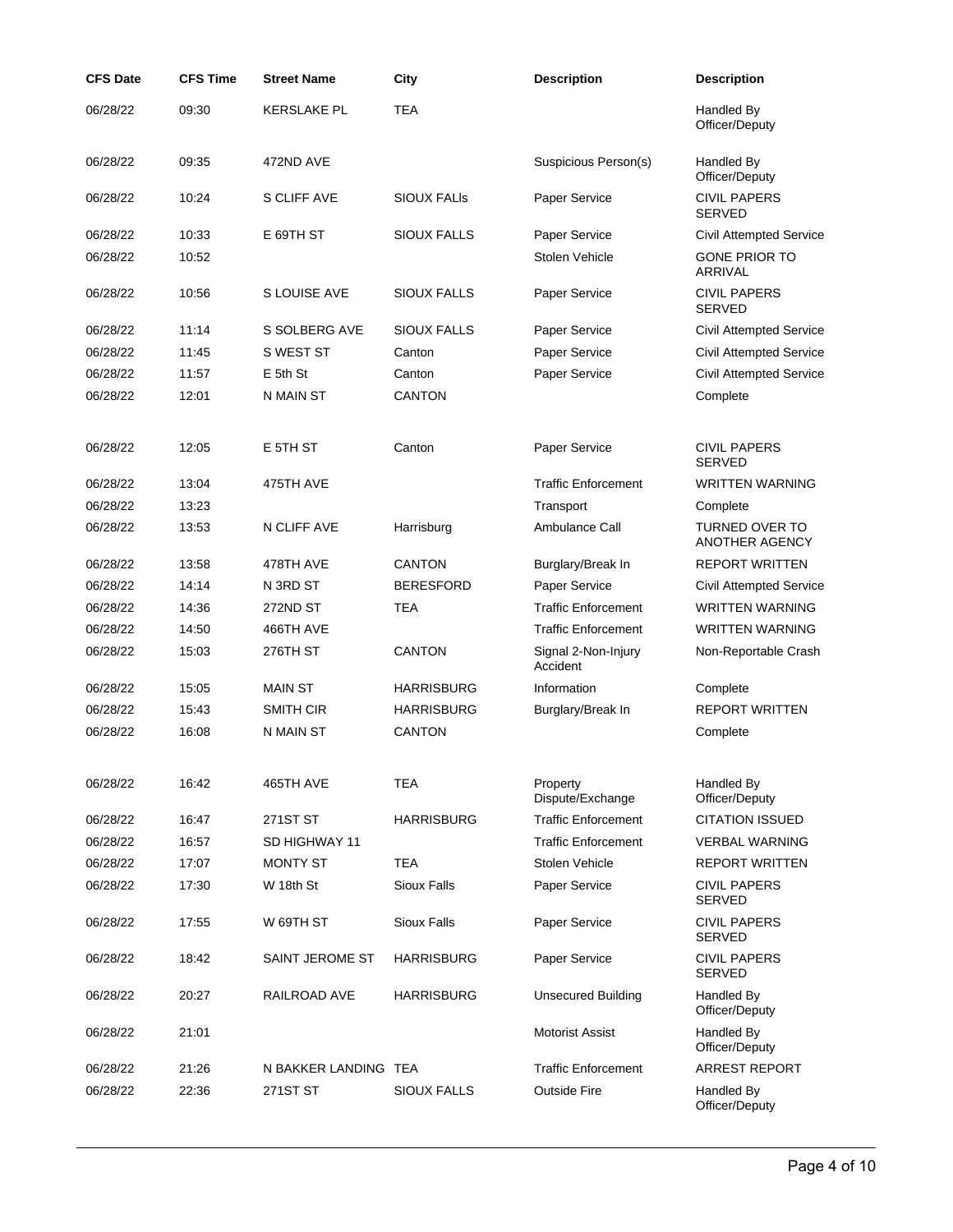| <b>CFS Date</b> | <b>CFS Time</b> | <b>Street Name</b> | City               | <b>Description</b>         | <b>Description</b>                   |
|-----------------|-----------------|--------------------|--------------------|----------------------------|--------------------------------------|
| 06/29/22        | 00:26           | US HIGHWAY 18      | <b>CANTON</b>      | Suspicion                  | Handled By<br>Officer/Deputy         |
| 06/29/22        | 06:20           | S NEVADA AVE       | <b>SIOUX FALLS</b> |                            | Handled By<br>Officer/Deputy         |
| 06/29/22        | 06:52           | S CLIFF            | <b>HARRISBURG</b>  |                            | <b>ARREST REPORT</b>                 |
| 06/29/22        | 07:13           | S CLIFF AVE        | <b>HARRISBURG</b>  |                            | Handled By<br>Officer/Deputy         |
| 06/29/22        | 07:22           | <b>ALMOND AVE</b>  | <b>HARRISBURG</b>  |                            | Handled By<br>Officer/Deputy         |
| 06/29/22        | 07:22           |                    | <b>Sioux Falls</b> | Paper Service              | <b>CIVIL PAPERS</b><br><b>SERVED</b> |
| 06/29/22        | 08:13           | <b>129</b>         |                    | Debris on the Road         | Handled By<br>Officer/Deputy         |
| 06/29/22        | 08:19           | N JOHNSON ST       | <b>CANTON</b>      |                            | Handled By<br>Officer/Deputy         |
| 06/29/22        | 08:22           | N DAKOTA ST        | <b>CANTON</b>      | <b>Traffic Enforcement</b> | <b>VERBAL WARNING</b>                |
| 06/29/22        | 08:45           | 276TH ST           |                    | <b>Traffic Enforcement</b> | <b>WRITTEN WARNING</b>               |
| 06/29/22        | 08:52           | <b>PARK LN</b>     | <b>CANTON</b>      |                            | Handled By<br>Officer/Deputy         |
| 06/29/22        | 09:05           |                    | <b>Sioux Falls</b> | Paper Service              | <b>CIVIL PAPERS</b><br><b>SERVED</b> |
| 06/29/22        | 09:16           | S BAHNSON AVE      | <b>SIOUX FALLS</b> | Paper Service              | <b>Civil Attempted Service</b>       |
| 06/29/22        | 09:29           | S LYNCREST AVE     | <b>SIOUX FALLS</b> | Paper Service              | <b>Civil Attempted Service</b>       |
| 06/29/22        | 09:36           |                    | <b>SIOUX FALLS</b> | Paper Service              | <b>Civil Attempted Service</b>       |
| 06/29/22        | 09:43           | <b>W 81ST ST</b>   | <b>SIOUX FALLS</b> | Paper Service              | <b>Civil Attempted Service</b>       |
| 06/29/22        | 09:50           | <b>IVY RD</b>      | TEA                |                            | Handled By<br>Officer/Deputy         |
| 06/29/22        | 09:56           |                    | <b>SIOUX FALLS</b> | Paper Service              | <b>Civil Attempted Service</b>       |
| 06/29/22        | 10:08           | W 90TH ST          | <b>SIOUX FALLS</b> | Paper Service              | <b>Civil Attempted Service</b>       |
| 06/29/22        | 10:12           | W 93RD ST          | <b>SIOUX FALLS</b> | Paper Service              | <b>Civil Attempted Service</b>       |
| 06/29/22        | 10:15           | 129                |                    | Littering                  | <b>GONE PRIOR TO</b><br>ARRIVAL      |
| 06/29/22        | 10:16           |                    |                    | Transport                  | Complete                             |
| 06/29/22        | 10:18           | PLATINUM PT PL     | <b>SIOUX FALLS</b> | Paper Service              | <b>Civil Attempted Service</b>       |
| 06/29/22        | 10:19           | E MAPLE ST         | <b>HARRISBURG</b>  |                            | Handled By<br>Officer/Deputy         |
| 06/29/22        | 10:25           |                    | <b>Sioux Falls</b> | Paper Service              | <b>CIVIL PAPERS</b><br><b>SERVED</b> |
| 06/29/22        | 10:40           | 469TH AVE          | <b>LENNOX</b>      | <b>Traffic Enforcement</b> | <b>WRITTEN WARNING</b>               |
| 06/29/22        | 10:40           | W 67TH ST          | SIOUX FALLS        | Paper Service              | <b>Civil Attempted Service</b>       |
| 06/29/22        | 10:44           | W 66TH ST          | <b>SIOUX FALLS</b> | Paper Service              | <b>Civil Attempted Service</b>       |
| 06/29/22        | 10:48           | <b>BRANNON DR</b>  | <b>HARRISBURG</b>  | Code Enforcement<br>Issue  | Complete                             |
| 06/29/22        | 10:54           | N MAIN AVE         | <b>TEA</b>         | Paper Service              | <b>Civil Attempted Service</b>       |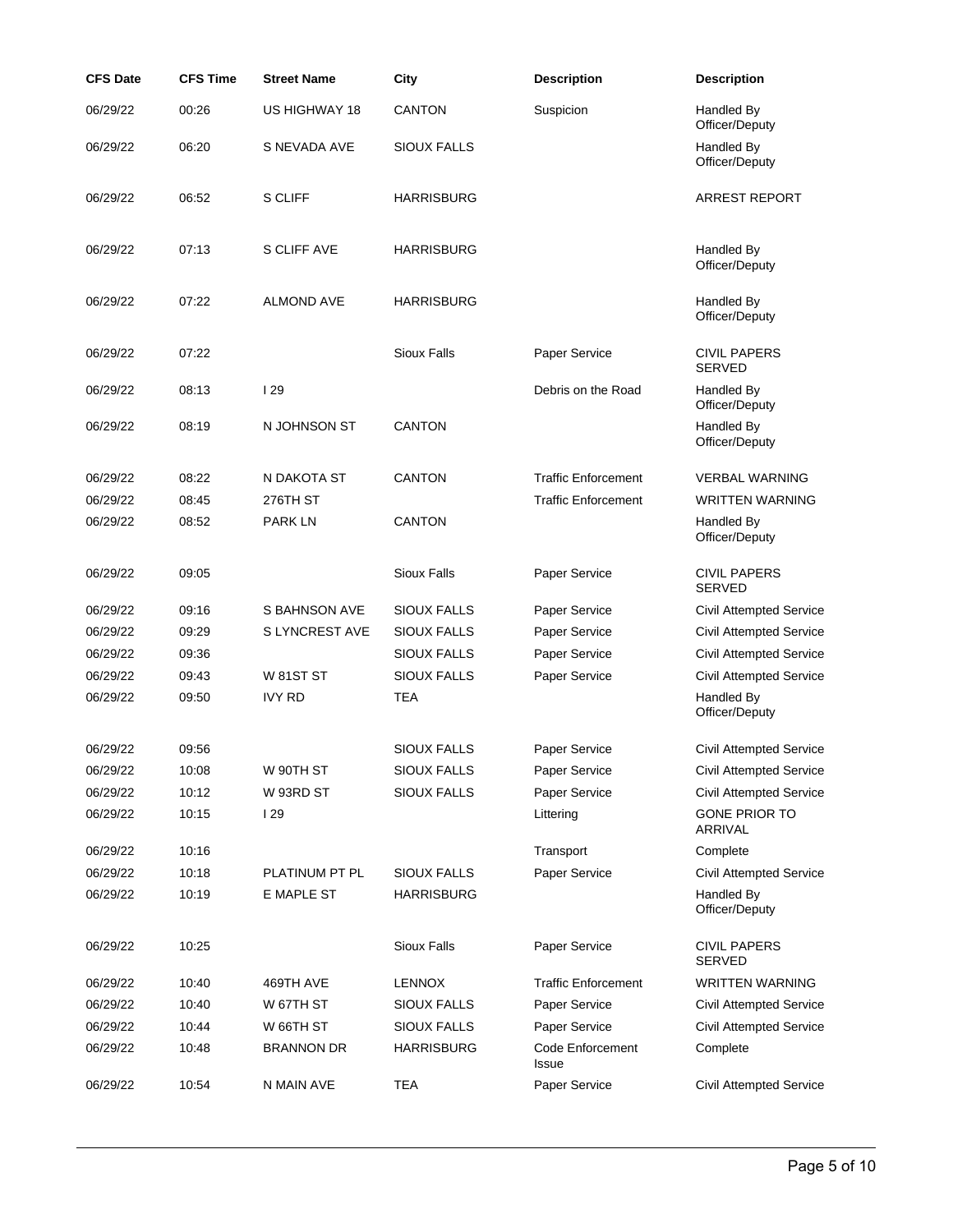| <b>CFS Date</b> | <b>CFS Time</b> | <b>Street Name</b>   | City               | <b>Description</b>           | <b>Description</b>                   |
|-----------------|-----------------|----------------------|--------------------|------------------------------|--------------------------------------|
| 06/29/22        | 12:33           | <b>MISSOURI DR</b>   | <b>LENNOX</b>      | Paper Service                | <b>CIVIL PAPERS</b><br><b>SERVED</b> |
| 06/29/22        | 12:55           | <b>VERHEY PL</b>     | <b>TEA</b>         | Paper Service                | <b>CIVIL PAPERS</b><br><b>SERVED</b> |
| 06/29/22        | 12:58           | S CONNIE AVE         | <b>SIOUX FALLS</b> | Paper Service                | <b>CIVIL PAPERS</b><br><b>SERVED</b> |
| 06/29/22        | 13:12           | 480TH AVE            | <b>HARRISBURG</b>  | <b>Traffic Enforcement</b>   | <b>CITATION ISSUED</b>               |
| 06/29/22        | 13:17           | <b>MOGEN AVE</b>     | <b>SIOUX FALLS</b> | <b>Traffic Enforcement</b>   | <b>CITATION ISSUED</b>               |
| 06/29/22        | 13:18           | 272ND ST             | <b>TEA</b>         |                              | <b>HANDLED BY</b><br><b>LANDLINE</b> |
| 06/29/22        | 13:25           | W 7TH ST             | <b>CANTON</b>      | Paper Service                | <b>Civil Attempted Service</b>       |
| 06/29/22        | 13:38           | <b>PARKWAY BLVD</b>  | <b>HUDSON</b>      | Narcotics and Drugs          | ARREST REPORT                        |
| 06/29/22        | 13:50           | S LOUISE AVE         | <b>SIOUX FALLS</b> | Paper Service                | <b>CIVIL PAPERS</b><br>SERVED        |
| 06/29/22        | 13:59           | <b>W STRATTON ST</b> | <b>SIOUX FALLS</b> |                              | <b>ARREST REPORT</b>                 |
| 06/29/22        | 14:19           | E BRIAN ST           | Tea                | Paper Service                | <b>Civil Attempted Service</b>       |
| 06/29/22        | 14:29           | E RYAN DR            | <b>TEA</b>         | Paper Service                | <b>CIVIL PAPERS</b><br><b>SERVED</b> |
| 06/29/22        | 14:33           |                      | <b>HARRISBURG</b>  | <b>Traffic Enforcement</b>   | Complete                             |
| 06/29/22        | 14:35           | <b>TANNER CT</b>     | <b>TEA</b>         | Paper Service                | <b>Civil Attempted Service</b>       |
| 06/29/22        | 14:54           | 269TH ST             | <b>TEA</b>         | Paper Service                | <b>Civil Attempted Service</b>       |
| 06/29/22        | 15:11           | 283RD ST             | Lennox             | Sex Offense                  | <b>REPORT WRITTEN</b>                |
| 06/29/22        | 15:28           | <b>CYPRESS AVE</b>   | <b>TEA</b>         | Paper Service                | Civil Attempted Service              |
| 06/29/22        | 15:36           | N ROSE AVE           | <b>TEA</b>         | <b>Threats</b>               | <b>REPORT WRITTEN</b>                |
| 06/29/22        | 15:43           | 271ST ST             | <b>SIOUX FALLS</b> | <b>Motorist Assist</b>       | Complete                             |
| 06/29/22        | 16:08           | S TALLGRASS AVE      | <b>SIOUX FALLS</b> | Property<br>Dispute/Exchange | Complete                             |
| 06/29/22        | 16:41           | S CLIFF AVE          | <b>HARRISBURG</b>  | Paper Service                | <b>Civil Attempted Service</b>       |
| 06/29/22        | 16:58           | S CLIFF AVE          | <b>HARRISBURG</b>  | Paper Service                | <b>Civil Attempted Service</b>       |
| 06/29/22        | 17:00           | S PARKLANE DR        | <b>TEA</b>         | Alarms                       | <b>FALSE ALARM</b><br><b>UNKNOWN</b> |
| 06/29/22        | 17:03           | N LOUISE AVE         | <b>WORTHING</b>    | Burglary/Break In            | <b>REPORT WRITTEN</b>                |
| 06/29/22        | 18:32           | W 67TH ST            | <b>SIOUX FALLS</b> | Paper Service                | <b>CIVIL PAPERS</b><br><b>SERVED</b> |
| 06/29/22        | 18:50           | E BRIAN ST           | <b>TEA</b>         | Paper Service                | <b>CIVIL PAPERS</b><br><b>SERVED</b> |
| 06/29/22        | 18:59           | <b>CYPRESS AVE</b>   | <b>TEA</b>         | Paper Service                | <b>Civil Attempted Service</b>       |
| 06/29/22        | 19:09           | <b>REYNOLDS PL</b>   | <b>SIOUX FALLS</b> | <b>Animal Call</b>           | <b>HANDLED BY</b><br>LANDLINE        |
| 06/29/22        | 20:16           | willow st            | <b>HARRISBURG</b>  | <b>Traffic Enforcement</b>   | <b>WRITTEN WARNING</b>               |
| 06/29/22        | 20:48           | SD HIGHWAY 11        | <b>CANTON</b>      | <b>Traffic Enforcement</b>   | <b>CITATION ISSUED</b>               |
| 06/29/22        | 21:15           | 271st St             | Sioux Falls        | Suspicious Vehicle(s)        | Handled By<br>Officer/Deputy         |
| 06/29/22        | 21:30           | <b>WILLOW ST</b>     | <b>HARRISBURG</b>  | <b>Traffic Enforcement</b>   | <b>WRITTEN WARNING</b>               |
| 06/29/22        | 21:57           |                      | <b>HARRISBURG</b>  | Fireworks                    | Handled By<br>Officer/Deputy         |
| 06/29/22        | 23:54           | 271ST ST             | <b>SIOUX FALLS</b> | <b>Traffic Enforcement</b>   | <b>WRITTEN WARNING</b>               |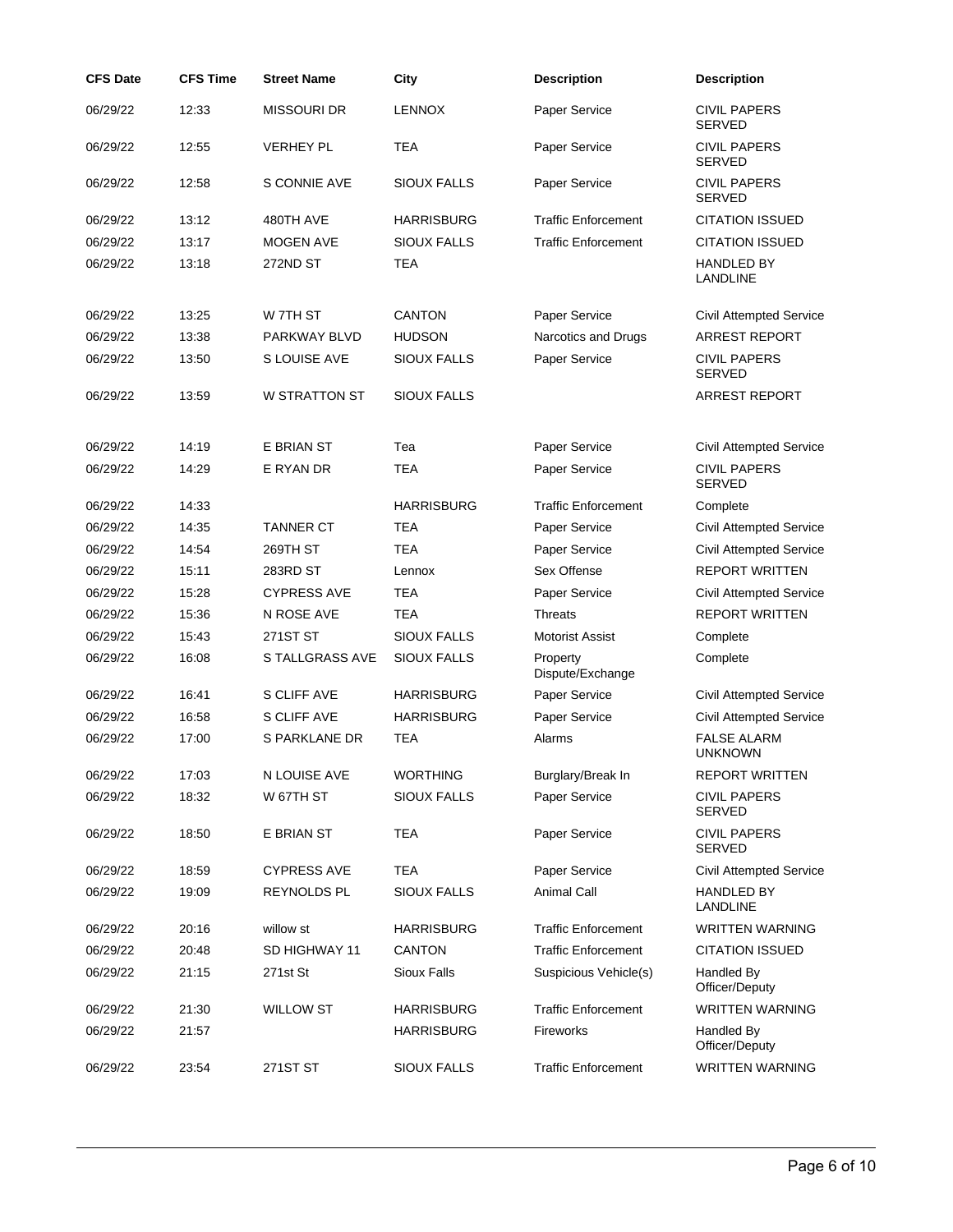| <b>CFS Date</b> | <b>CFS Time</b> | <b>Street Name</b>   | City               | <b>Description</b>                   | <b>Description</b>                   |
|-----------------|-----------------|----------------------|--------------------|--------------------------------------|--------------------------------------|
| 06/30/22        | 06:14           | <b>KERSLAKE PL</b>   | <b>TEA</b>         |                                      | <b>ARREST REPORT</b>                 |
|                 |                 |                      |                    |                                      |                                      |
| 06/30/22        | 07:32           | W 69TH ST            | <b>Sioux Falls</b> | Paper Service                        | Complete                             |
| 06/30/22        | 08:42           | <b>GREYHAWK CT</b>   | <b>HARRISBURG</b>  | Paper Service                        | Civil Attempted Service              |
| 06/30/22        | 08:55           | 276TH ST             | <b>HARRISBURG</b>  | Paper Service                        | <b>Civil Attempted Service</b>       |
| 06/30/22        | 09:17           | 481ST AVE            |                    | <b>Traffic Enforcement</b>           | <b>WRITTEN WARNING</b>               |
| 06/30/22        | 09:17           | 85TH ST              | <b>SIOUX FALLS</b> | <b>Illegal Dumping</b>               | <b>REPORT WRITTEN</b>                |
| 06/30/22        | 09:49           | E POPLAR DR          | <b>CANTON</b>      | Paper Service                        | <b>Civil Attempted Service</b>       |
| 06/30/22        | 09:54           | N MILWAUKEE ST       | <b>CANTON</b>      | Paper Service                        | <b>Civil Attempted Service</b>       |
| 06/30/22        | 09:59           | N BROADWAY ST        | <b>CANTON</b>      | Paper Service                        | <b>Civil Attempted Service</b>       |
| 06/30/22        | 10:15           | E 4TH ST             | <b>CANTON</b>      | Paper Service                        | <b>CIVIL PAPERS</b><br><b>SERVED</b> |
| 06/30/22        | 10:57           | N MAIN ST            | <b>CANTON</b>      |                                      | Complete                             |
|                 |                 | 272ND ST             | <b>TEA</b>         | <b>Traffic Hazard</b>                |                                      |
| 06/30/22        | 10:58           |                      |                    |                                      | Handled By<br>Officer/Deputy         |
| 06/30/22        | 11:23           | W MAPLE ST           | <b>HARRISBURG</b>  | Suspicion                            | REPORT WRITTEN                       |
| 06/30/22        | 12:04           | W 69TH ST            | <b>Sioux Falls</b> | Paper Service                        | <b>CIVIL PAPERS</b><br><b>SERVED</b> |
| 06/30/22        | 12:40           | 129                  |                    | <b>Motorist Assist</b>               | Complete                             |
| 06/30/22        | 12:48           | S BAHNSON AVE        |                    | Paper Service                        | <b>Civil Attempted Service</b>       |
| 06/30/22        | 13:41           | <b>CHESTNUT ST</b>   | <b>HARRISBURG</b>  | <b>Wellbeing Check</b>               | Handled By<br>Officer/Deputy         |
| 06/30/22        | 13:56           | <b>HERITAGE PKWY</b> | TEA                | <b>Motorist Assist</b>               | Handled By<br>Officer/Deputy         |
| 06/30/22        | 14:34           | S MAIN ST            | <b>CANTON</b>      | Property<br>Dispute/Exchange         | Handled By<br>Officer/Deputy         |
| 06/30/22        | 14:36           | <b>CHESTNUT ST</b>   | <b>HARRISBURG</b>  | <b>Protection Order</b><br>Violation | <b>REPORT WRITTEN</b>                |
| 06/30/22        | 15:58           | <b>VERHEY PL</b>     | <b>TEA</b>         | Burglary/Break In                    | Handled By<br>Officer/Deputy         |
| 06/30/22        | 17:03           | <b>WHEELOCK ST</b>   | <b>HUDSON</b>      | <b>Traffic Complaint</b>             | Handled By<br>Officer/Deputy         |
| 06/30/22        | 17:57           | <b>LIBERTY CIR</b>   | <b>HARRISBURG</b>  | Signal 2-Non-Injury<br>Accident      | <b>ACCIDENT REPORT</b>               |
| 06/30/22        | 17:57           | 272ND ST             | <b>HARRISBURG</b>  | <b>Traffic Enforcement</b>           | <b>VERBAL WARNING</b>                |
| 06/30/22        | 18:16           | <b>GREYHAWK CT</b>   | <b>HARRISBURG</b>  | Paper Service                        | <b>Civil Attempted Service</b>       |
| 06/30/22        | 19:20           | 294TH ST             |                    | <b>Traffic Enforcement</b>           | <b>CITATION ISSUED</b>               |
| 06/30/22        | 19:24           |                      |                    | Civil/Non Criminal                   | <b>HANDLED BY</b><br><b>LANDLINE</b> |
| 06/30/22        | 20:04           |                      |                    | Report not Needed                    | Handled By<br>Officer/Deputy         |
| 06/30/22        | 21:08           |                      | <b>CANTON</b>      | <b>Traffic Enforcement</b>           | Complete                             |
| 06/30/22        | 21:20           | 271ST ST             | <b>SIOUX FALLS</b> | <b>Motorist Assist</b>               | Complete                             |
| 06/30/22        | 22:01           | 271ST ST             | <b>SIOUX FALLS</b> | Narcotics and Drugs                  | Complete                             |
| 06/30/22        | 22:49           |                      |                    | <b>Traffic Hazard</b>                | Complete                             |
| 07/01/22        | 01:47           | <b>IDENA PL</b>      | <b>HARRISBURG</b>  | Suspicion                            | Handled By<br>Officer/Deputy         |
| 07/01/22        | 02:27           | <b>275TH ST</b>      | <b>HARRISBURG</b>  | Suspicion                            | Handled By<br>Officer/Deputy         |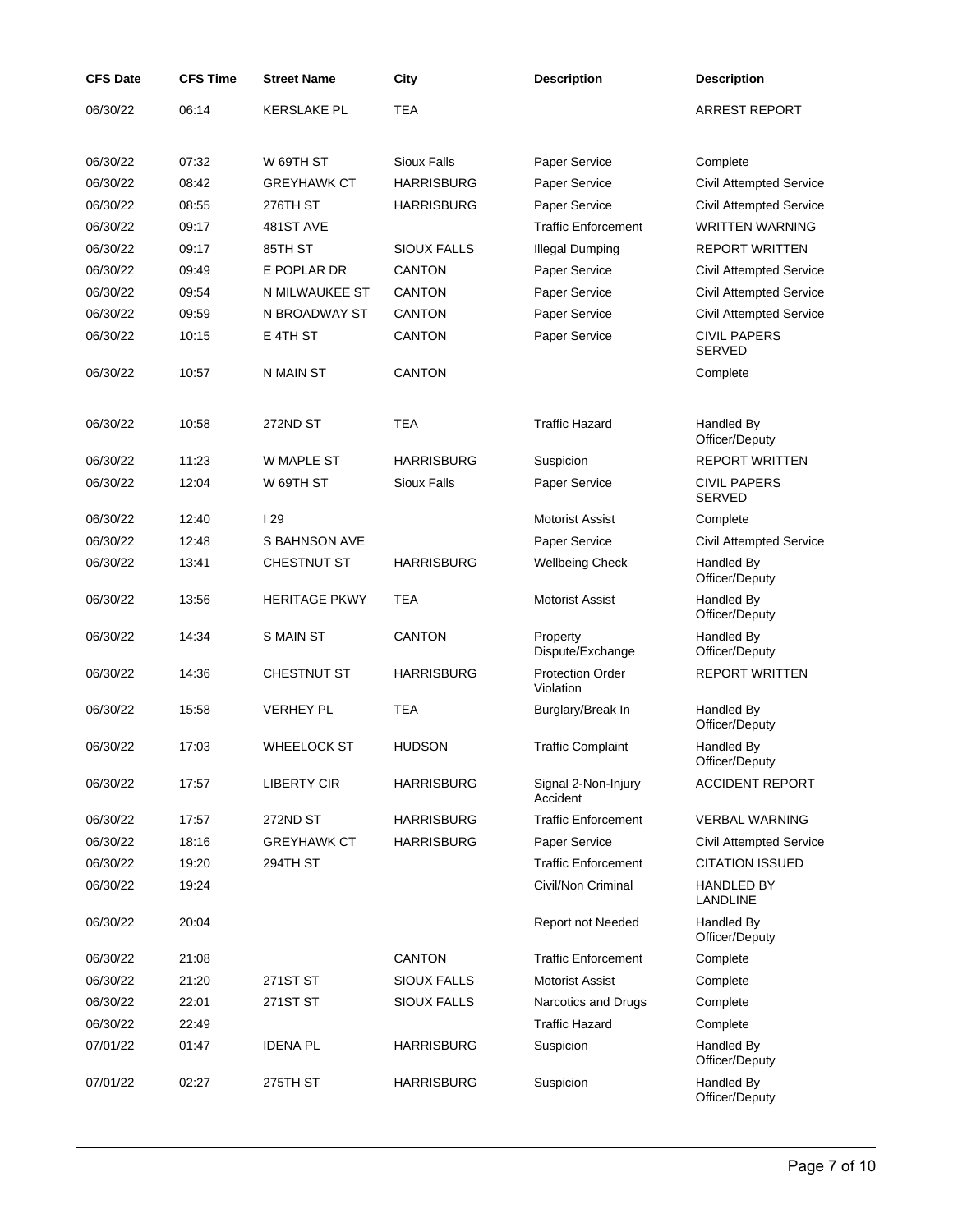| <b>CFS Date</b> | <b>CFS Time</b> | <b>Street Name</b>       | City               | <b>Description</b>              | <b>Description</b>                     |
|-----------------|-----------------|--------------------------|--------------------|---------------------------------|----------------------------------------|
| 07/01/22        | 04:02           | 467TH AVE                | <b>SIOUX FALLS</b> | <b>Missing Person-Adult</b>     | <b>REPORT WRITTEN</b>                  |
| 07/01/22        | 08:10           | N MINNESOTA AVE          | <b>SIOUX FALLS</b> | Transport                       | Complete                               |
| 07/01/22        | 08:21           | <b>CLIFF AVE</b>         | Harrisburg         | <b>Traffic Enforcement</b>      | <b>CITATION ISSUED</b>                 |
| 07/01/22        | 08:39           |                          | <b>SIOUX FALLS</b> | Paper Service                   | <b>Civil Attempted Service</b>         |
| 07/01/22        | 08:48           | E 61ST ST                | SIOUX FALLS        | Paper Service                   | <b>Civil Attempted Service</b>         |
| 07/01/22        | 08:52           | S CLIFF AVE              | <b>HARRISBURG</b>  |                                 | Handled By<br>Officer/Deputy           |
| 07/01/22        | 08:55           | S PLAINSIDE PL           | <b>SIOUX FALLS</b> | Paper Service                   | <b>Civil Attempted Service</b>         |
| 07/01/22        | 09:03           | E NORTHSTAR LN           | <b>SIOUX FALLS</b> | Paper Service                   | <b>Civil Attempted Service</b>         |
| 07/01/22        | 09:09           | <b>S KALEN PL</b>        | <b>Sioux Falls</b> | Paper Service                   | <b>Civil Attempted Service</b>         |
| 07/01/22        | 09:12           | <b>S KALEN PL</b>        | <b>SIOUX FALLS</b> | Paper Service                   | <b>Civil Attempted Service</b>         |
| 07/01/22        | 09:34           | <b>W TREVI PL</b>        | Sioux Falls        | Paper Service                   | <b>Civil Attempted Service</b>         |
| 07/01/22        | 09:34           | SD HIGHWAY 115           |                    | Signal 2-Non-Injury<br>Accident | Non-Reportable Crash                   |
| 07/01/22        | 09:47           | <b>MULEER PL</b>         |                    | Paper Service                   | <b>Civil Attempted Service</b>         |
| 07/01/22        | 10:10           | <b>GRAND AVE</b>         | <b>HARRISBURG</b>  | Suspicious Person(s)            | Complete                               |
| 07/01/22        | 10:22           | US HIGHWAY 18            |                    | <b>Traffic Enforcement</b>      | Complete                               |
| 07/01/22        | 10:24           | 475TH AVE                | <b>HARRISBURG</b>  | <b>Traffic Complaint</b>        | Handled By<br>Officer/Deputy           |
| 07/01/22        | 10:56           | S MAIN ST                | <b>CANTON</b>      | Paper Service                   | Civil Attempted Service                |
| 07/01/22        | 11:21           | 271ST ST                 | <b>SIOUX FALLS</b> | Suspicious Vehicle(s)           | <b>REPORT WRITTEN</b>                  |
| 07/01/22        | 11:28           | 129                      |                    | <b>Traffic Enforcement</b>      | <b>ARREST REPORT</b>                   |
| 07/01/22        | 12:15           | <b>CHERRY ST</b>         | <b>LENNOX</b>      | Paper Service                   | <b>Civil Attempted Service</b>         |
| 07/01/22        | 12:31           | <b>HALEY CT</b>          | <b>TEA</b>         | Paper Service                   | <b>Civil Attempted Service</b>         |
| 07/01/22        | 12:35           | <b>LIPTON ST</b>         | <b>TEA</b>         | Paper Service                   | <b>Civil Attempted Service</b>         |
| 07/01/22        | 12:47           | W 69TH ST                | <b>Sioux Falls</b> | Paper Service                   | <b>CIVIL PAPERS</b><br><b>SERVED</b>   |
| 07/01/22        | 14:57           | <b>Truck Towne Plaza</b> |                    | <b>Wellbeing Check</b>          | Handled By<br>Officer/Deputy           |
| 07/01/22        | 15:00           | 469TH AVE                |                    | <b>Traffic Enforcement</b>      | <b>WRITTEN WARNING</b>                 |
| 07/01/22        | 15:09           | 129                      |                    | <b>Motorist Assist</b>          | Complete                               |
| 07/01/22        | 15:12           | 282ND ST                 |                    | <b>Motorist Assist</b>          | Handled By<br>Officer/Deputy           |
| 07/01/22        | 16:14           | <b>GREYHAWK CT</b>       | <b>HARRISBURG</b>  | Paper Service                   | <b>CIVIL PAPERS</b><br><b>SERVED</b>   |
| 07/01/22        | 17:20           | E 69TH ST                | <b>SIOUX FALLS</b> | Paper Service                   | <b>Civil Attempted Service</b>         |
| 07/01/22        | 17:26           | 272ND ST                 | <b>HARRISBURG</b>  | <b>Illegal Dumping</b>          | Complete                               |
| 07/01/22        | 18:18           | W 69TH ST                | <b>Sioux Falls</b> | Paper Service                   | <b>CIVIL PAPERS</b><br><b>SERVED</b>   |
| 07/01/22        | 18:38           | 276TH ST                 | <b>HARRISBURG</b>  | <b>Traffic Enforcement</b>      | <b>WRITTEN WARNING</b>                 |
| 07/01/22        | 18:59           | 276TH ST                 | <b>HARRISBURG</b>  | <b>Traffic Enforcement</b>      | <b>CITATION ISSUED</b>                 |
| 07/01/22        | 19:15           |                          | <b>HARRISBURG</b>  | <b>Motorist Assist</b>          | Handled By<br>Officer/Deputy           |
| 07/01/22        | 19:19           |                          | <b>HARRISBURG</b>  | <b>Traffic Complaint</b>        | <b>GONE PRIOR TO</b><br><b>ARRIVAL</b> |
| 07/01/22        | 19:59           | SD HIGHWAY 44            | <b>LENNOX</b>      | <b>Traffic Enforcement</b>      | <b>CITATION ISSUED</b>                 |
| 07/01/22        | 20:13           | S CLUBHOUSE RD           | <b>SIOUX FALLS</b> | Suspicion                       | Complete                               |
| 07/01/22        | 20:54           | 294TH ST                 | <b>BERESFORD</b>   | <b>Traffic Enforcement</b>      | <b>WRITTEN WARNING</b>                 |
| 07/01/22        | 21:20           | 294TH ST                 | CENTERVILLE        | <b>Traffic Enforcement</b>      | <b>WRITTEN WARNING</b>                 |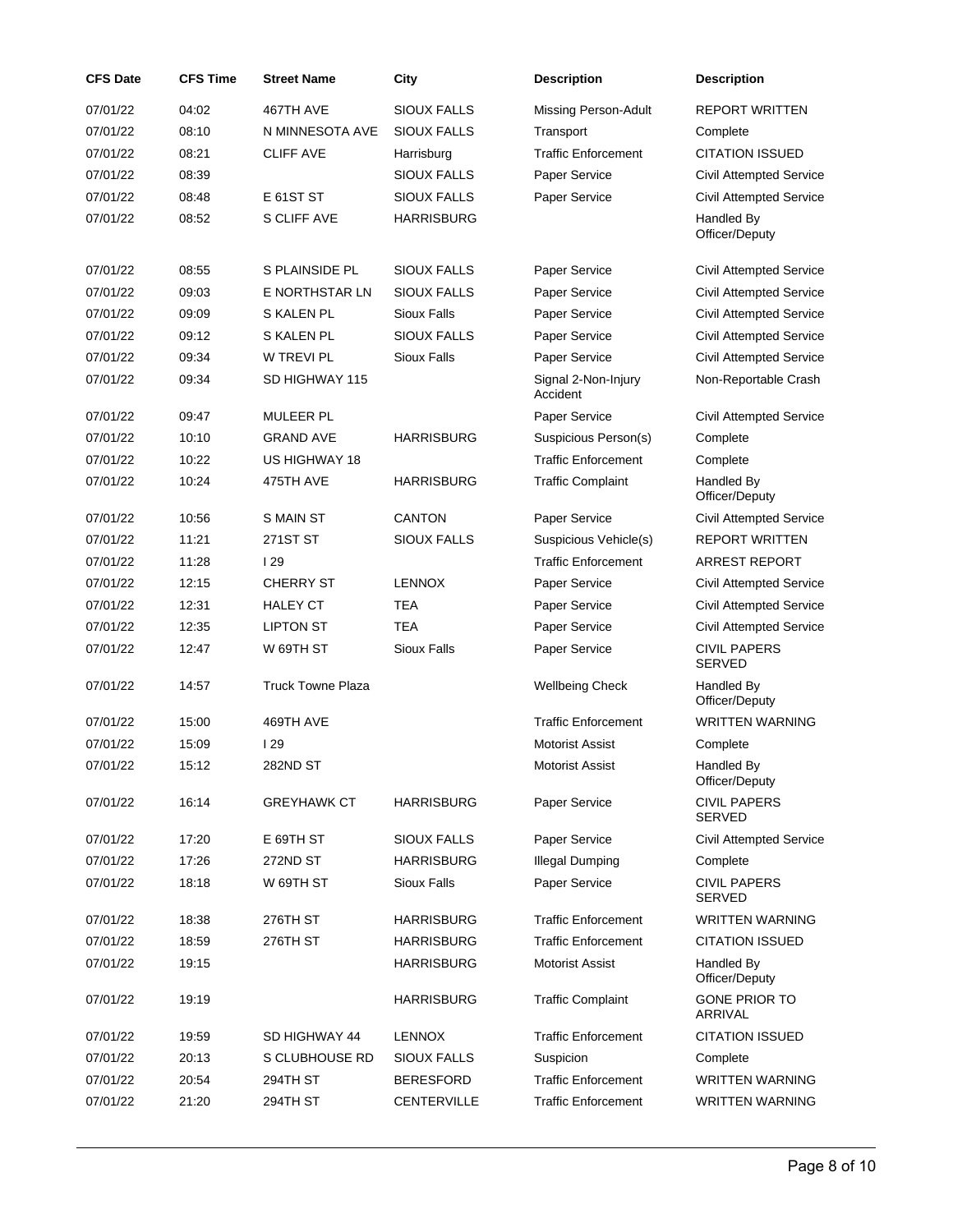| <b>CFS Date</b> | <b>CFS Time</b> | <b>Street Name</b>     | City               | <b>Description</b>              | <b>Description</b>                     |
|-----------------|-----------------|------------------------|--------------------|---------------------------------|----------------------------------------|
| 07/01/22        | 21:51           | 271st St               | <b>SIOUX FALLS</b> | <b>Traffic Enforcement</b>      | <b>WRITTEN WARNING</b>                 |
| 07/01/22        | 22:16           | E ALBERTA TRL          | <b>TEA</b>         | Missing Person-Juvenile         | <b>REPORT WRITTEN</b>                  |
| 07/01/22        | 22:23           | 480TH AVE              | Harrisburg         | Suspicious Vehicle(s)           | Handled By<br>Officer/Deputy           |
| 07/01/22        | 22:28           |                        |                    | <b>Traffic Enforcement</b>      | <b>CITATION ISSUED</b>                 |
| 07/01/22        | 22:37           |                        | <b>HARRISBURG</b>  | <b>Traffic Enforcement</b>      | <b>WRITTEN WARNING</b>                 |
| 07/01/22        | 22:53           | 69TH ST                | <b>SIOUX FALLS</b> | Stolen Vehicle                  | <b>REPORT WRITTEN</b>                  |
| 07/01/22        | 22:59           | SD HIGHWAY 17          | <b>CENTERVILLE</b> | <b>Traffic Enforcement</b>      | <b>WRITTEN WARNING</b>                 |
| 07/01/22        | 23:02           | US HIGHWAY 18          | <b>WORTHING</b>    | <b>Traffic Enforcement</b>      | WRITTEN WARNING                        |
| 07/01/22        | 23:09           | SD HIGHWAY 11          | <b>HARRISBURG</b>  | <b>Traffic Enforcement</b>      | <b>WRITTEN WARNING</b>                 |
| 07/01/22        | 23:49           | <b>FAIRVIEW BRIDGE</b> |                    | Liquor Law Violation            | <b>GONE PRIOR TO</b><br><b>ARRIVAL</b> |
| 07/02/22        | 00:11           | W 4TH ST               | <b>TEA</b>         | Suicide/Threat/Attempt          | Complete                               |
| 07/02/22        | 00:15           | <b>E WILLOW</b>        | <b>HARRISBURG</b>  | <b>Public Services</b>          | <b>REPORT WRITTEN</b>                  |
| 07/02/22        | 00:36           | S Main St              | Tea                | Child in Need of<br>Supervision | <b>ARREST REPORT</b>                   |
| 07/02/22        | 01:52           | S CLIFF AVE            | <b>HARRISBURG</b>  | Burglary/Break In               | Handled By<br>Officer/Deputy           |
| 07/02/22        | 06:34           | 466TH AVE              | <b>LENNOX</b>      | <b>Animal Call</b>              | Complete                               |
| 07/02/22        | 07:15           |                        | <b>HARRISBURG</b>  | Animal Call                     | Handled By<br>Officer/Deputy           |
| 07/02/22        | 09:24           | 283RD ST               | <b>CANTON</b>      | Assault                         | <b>REPORT WRITTEN</b>                  |
| 07/02/22        | 09:33           | W 69TH ST              | Sioux Falls        | Paper Service                   | Handled By<br>Officer/Deputy           |
| 07/02/22        | 09:50           | <b>WILLOW ST</b>       | <b>HARRISBURG</b>  | <b>Public Services</b>          | Handled By<br>Officer/Deputy           |
| 07/02/22        | 11:37           | <b>MEADOW PL</b>       | <b>TEA</b>         | Missing Person-Juvenile         | <b>REPORT WRITTEN</b>                  |
| 07/02/22        | 12:26           | US Hwy 18              | Lennox             | Theft                           | <b>REPORT WRITTEN</b>                  |
| 07/02/22        | 12:29           | 468TH AVE              | <b>TEA</b>         | Signal 2-Non-Injury<br>Accident | <b>REPORT WRITTEN</b>                  |
| 07/02/22        | 12:33           | <b>KENT ST</b>         | <b>HARRISBURG</b>  | Domestic/Family<br>Dispute      | Complete                               |
| 07/02/22        | 13:31           | E PINEHURST DR         | <b>SIOUX FALLS</b> | Mental/Hold                     | Handled By<br>Officer/Deputy           |
| 07/02/22        | 14:46           | S CLIFF AVE            | <b>Sioux Falls</b> |                                 | Handled By<br>Officer/Deputy           |
| 07/02/22        | 15:19           | SD HIGHWAY 115         | <b>HARRISBURG</b>  | <b>Animal Call</b>              | Handled By<br>Officer/Deputy           |
| 07/02/22        | 15:39           | 271ST ST               | <b>SIOUX FALLS</b> | Stolen Vehicle                  | <b>REPORT WRITTEN</b>                  |
| 07/02/22        | 18:41           | <b>HARRIS ST</b>       | <b>HUDSON</b>      | Mischief                        | <b>HANDLED BY</b><br>LANDLINE          |
| 07/02/22        | 19:25           | E 2ND ST               | <b>CANTON</b>      | Assault                         | Complete                               |
| 07/02/22        | 20:36           |                        | <b>CANTON</b>      | Animal Found                    | Handled By<br>Officer/Deputy           |
| 07/02/22        | 21:27           | E PINEHURST DR         | <b>Sioux Falls</b> | Paper Service                   | <b>CIVIL PAPERS</b><br><b>SERVED</b>   |
| 07/02/22        | 21:44           | 271ST ST               | <b>SIOUX FALLS</b> | Driving While<br>Intoxicated    | Handled By<br>Officer/Deputy           |
| 07/02/22        | 21:54           | 271ST ST               | <b>SIOUX FALLS</b> | Trespassing                     | <b>GONE PRIOR TO</b><br>ARRIVAL        |